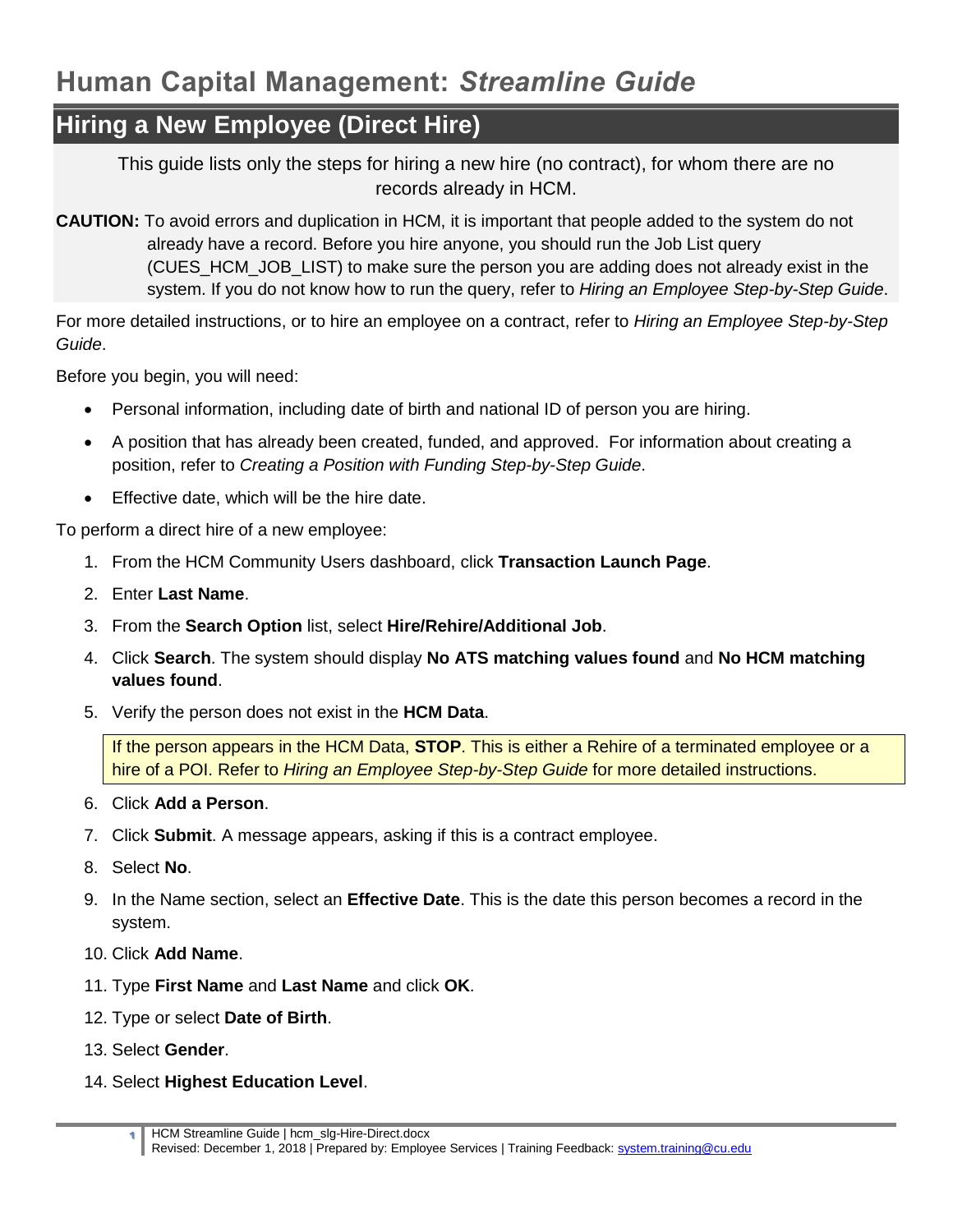- 15. Select **Marital Status**, if known.
- 16. In the National ID section, type a **National ID** (Social Security Number). Best Practice: If you have the social security number, enter it. If not, leave blank or type XXX-XX-XXXX (depending on campus).
- 17. Select the **Contact Information** tab.
- 18. Click **Add Address Detail**.
- 19. Click **Add Address**.
- 20. Type address information and click **OK**.

**Notes:** 

- HCM copies Home to Mailing (and vice versa) overnight. If these addresses are different (e.g. students), enter both.
- State tax withholding is determined by mailing address.
- 21. Click **OK**.
- 22. Select **Phone Type**.
- 23. Type phone number.
- 24. Click **Preferred**.
- 25. Select **Email Type**.
- 26. Type email address.
- 27. Click **Preferred**.
- 28. Click **Regional** tab.
- 29. Select **Ethnic Group**.
- 30. Select **Military Status**.
- 31. If you have the E-Verify and background check information, click the **CU Personal Data** tab and enter it.
- 32. If you have Form I-9 information, click the **CU Personal Data I9** tab and enter it.
- 33. Click **OK**. The Enter Transaction Details page appears displaying system generated Empl ID. (Make a note of this ID to use when checking pending approval status.)
- 34. Select the **Job Effective Date**. (Hire Date)
- 35. From the **Reason Code** list, select **New Hire**.
- 36. Click **Continue**. The Enter Transaction Information page appears.
- 37. From the **Positon Number** field, type the position number or select it from the lookup. When you tab off the field, or select it from the lookup, HCM populates default information from Position data.
	- **Note:** If the position information default values are not correct, stop and click **Save as Draft**. You can then update the positon. Once the position is approved, you can then complete this transaction.
- 38. If needed, select an **Officer Code**. The default is **None**.